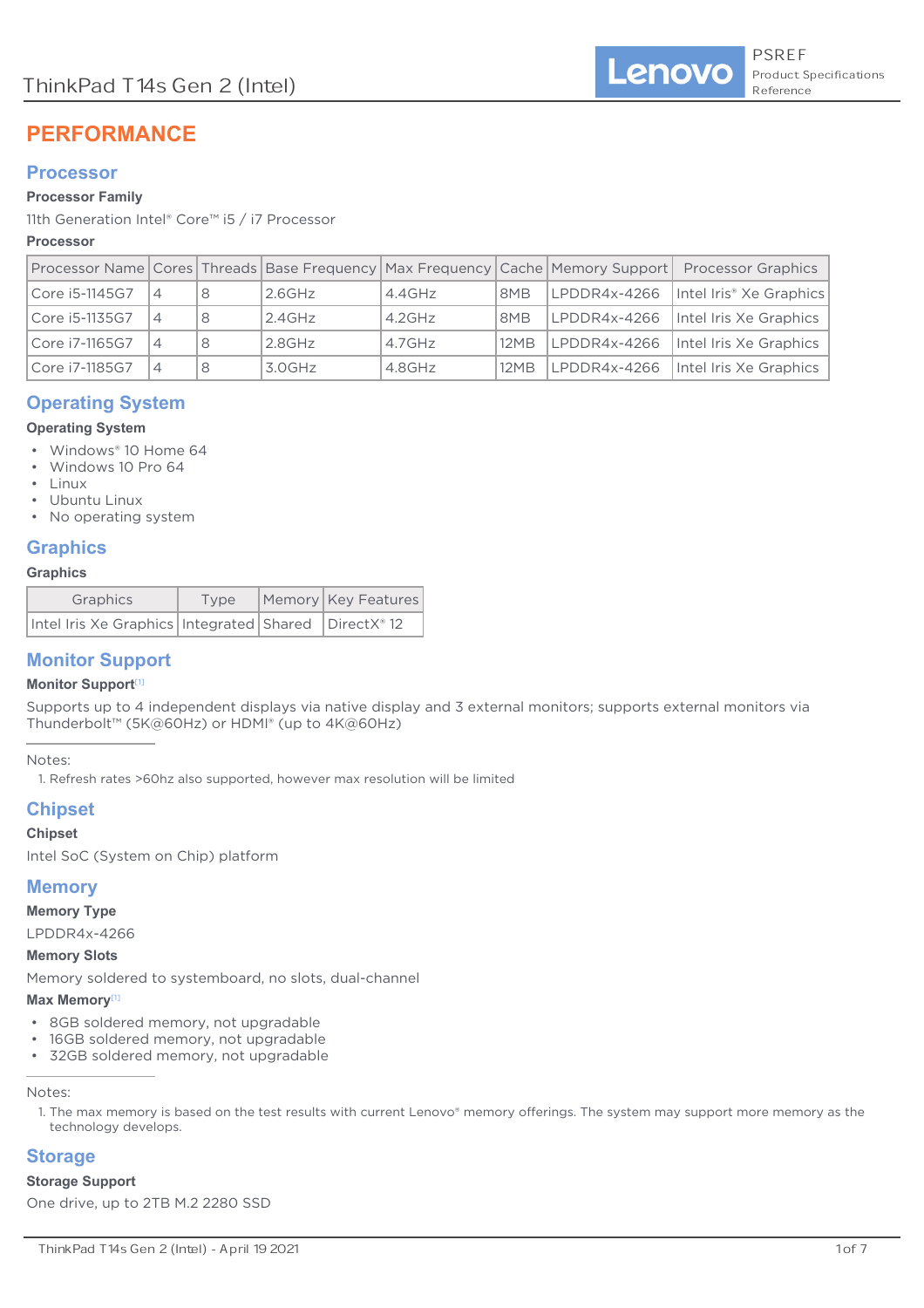## **Storage Type**

| Disk Type | Interface                                               | Security     |
|-----------|---------------------------------------------------------|--------------|
|           | M.2 2280 SSD PCIe NVMe, PCIe x4                         | $\cup$ Opal2 |
|           | M.2 2280 SSD PCIe NVMe, PCIe 4.0 x4 Performance   Opal2 |              |

# **Removable Storage**

## **Optical**

None

## **Card Reader**

No card reader

# **Multi-Media**

## **Audio Chip**

High Definition (HD) Audio, Realtek® ALC3287 codec

## **Speakers**

Stereo speakers, 2W x2, Dolby® Audio<sup>™</sup>

## **Microphone**

- Dual array microphone, far-field
- No microphone

## **Camera**

- 720p, with privacy shutter, fixed focus
- IR & 720p, with privacy shutter, fixed focus
- IR & 1080p, with privacy shutter, fixed focus
- No camera

# **Battery**

# **Battery**

Integrated Li-Polymer 57Wh battery, supports Rapid Charge (charge up to 80% in 1hr) with 65W AC adapter

## **Max Battery Life**[1]

MobileMark® 2018: 14.5 hr JEITA 2.0: 23.6 hr

Notes:

1. All battery life claims are approximate maximum and based on results using the MobileMark 2014, MobileMark 2018, and/or JEITA 2.0 battery-life benchmark tests. Actual battery life will vary and depends on many factors such as product configuration and usage, software use, wireless functionality, power management settings, and screen brightness. The maximum capacity of the battery will decrease with time and use.

# **Power Adapter**

## **Power Adapter**

- 45W USB-C AC adapter
- 65W USB-C slim AC adapter
- 65W USB-C AC adapter

# **DESIGN**

# **Display**

# **Display**

| <b>Size</b> | Resolution                |      |            | Touch   Type   Brightness   Surface |                | Aspect<br>Ratio | Contrast<br>Ratio | Color<br>Gamut  | Viewing<br>Angle | <b>Key Features</b>      |
|-------------|---------------------------|------|------------|-------------------------------------|----------------|-----------------|-------------------|-----------------|------------------|--------------------------|
| 14.0"       | <b>FHD</b><br>(1920x1080) | None | <b>IPS</b> | 250 nits                            | Anti-<br>glare | 16:9            | 700:1             | <b>45% NTSC</b> | $170^\circ$      | $\overline{\phantom{a}}$ |
| 14.0"       | <b>FHD</b><br>(1920x1080) | None | <b>IPS</b> | 300 nits                            | Anti-<br>glare | 16:9            | 700:1             | <b>45% NTSC</b> | $170^\circ$      | $\overline{\phantom{a}}$ |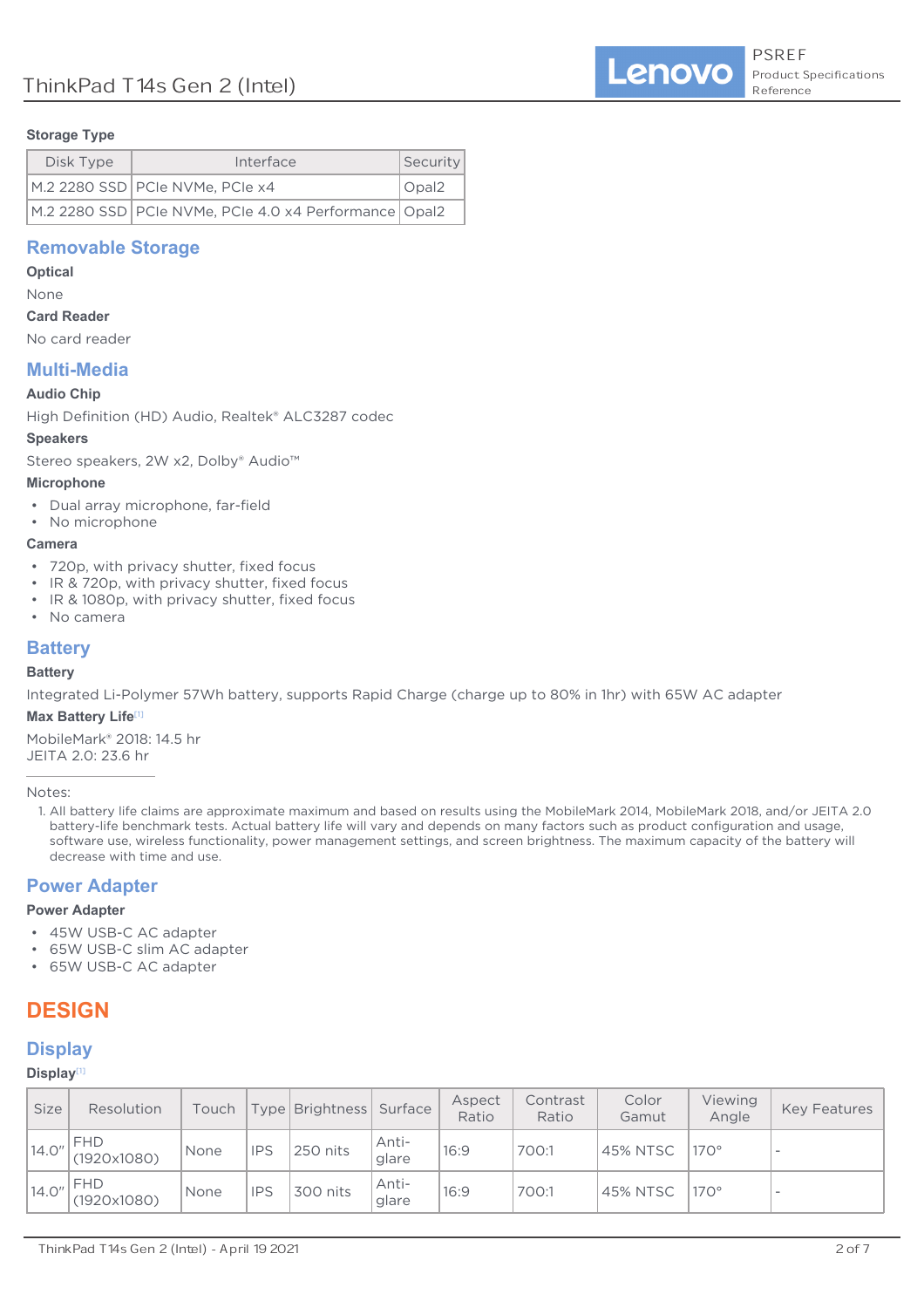| 14.0'' | <b>FHD</b><br>(1920x1080) | Multi-<br>touch | <b>IPS</b> | 300 nits | Anti-<br>glare | 16:9 | 700:1  | 45% NTSC                                 | $170^\circ$ | $\overline{\phantom{a}}$         |
|--------|---------------------------|-----------------|------------|----------|----------------|------|--------|------------------------------------------|-------------|----------------------------------|
| 14.0"  | <b>FHD</b><br>(1920x1080) | None            | <b>IPS</b> | 400 nits | Anti-<br>glare | 16:9 | 800:1  | <b>72% NTSC</b>                          | $170^\circ$ | Low power                        |
| 14.0"  | <b>UHD</b><br>(3840x2160) | None            | <b>IPS</b> | 500 nits | Anti-<br>glare | 16:9 | 1500:1 | 100%<br>Adobe <sup>®</sup><br><b>RGB</b> | $170^\circ$ | Dolby Vision™,<br><b>HDR 400</b> |

# **Touchscreen**

- On-cell touch, supports 10-point touch
- Non-touch

Notes:

1. California Electronic Waste Recycling Fee

In California, per state law, Lenovo charges an electronic waste recycling fee on this covered device at the time of sale of the product. For more information, go to https://www.calrecycle.ca.gov/Electronics/Consumer

# **Input Device**

#### **Keyboard**

6-row, spill-resistant, multimedia Fn keys with Unified Communications controls

#### **Keyboard Backlight**

- I FD backlight
- Not support

## **UltraNav™**

TrackPoint<sup>®</sup> pointing device and Mylar<sup>®</sup> surface multi-touch touchpad

# **Mechanical**

## **Dimensions (WxDxH)**

| <b>Models</b>                                                                                                         | <b>Dimensions</b>                                                          |
|-----------------------------------------------------------------------------------------------------------------------|----------------------------------------------------------------------------|
| Storm grey models                                                                                                     | $ 327.5 \times 225.3 \times 16.81 \text{ mm}$ (12.89 x 8.87 x 0.66 inches) |
| Black with FHD Low Power / UHD models                                                                                 | $327.5 \times 224 \times 16.14$ mm (12.89 x 8.82 x 0.64 inches)            |
| Black with FHD touch / FHD non-touch / FHD Privacy Guard models 327.5 x 224.4 x 16.81 mm (12.89 x 8.83 x 0.66 inches) |                                                                            |

#### **Weight**

| Models                                                                                  | Weight             |
|-----------------------------------------------------------------------------------------|--------------------|
| Black with FHD Low Power / UHD models                                                   | 1.28 kg (2.83 lbs) |
| Storm grey with FHD Low Power / UHD models                                              | 1.62 kg (3.32 lbs) |
| Storm grey with FHD touch / FHD non-touch / FHD Privacy Guard models 1.57 kg (3.46 lbs) |                    |
| Black with FHD touch / FHD non-touch / FHD Privacy Guard models                         | 1.36 kg (2.99 lbs) |

#### **Case Color**

- Storm grey
- Villi black

## **Case Material**

CFRP hybrid or aluminium (top), aluminium (bottom)

# **CONNECTIVITY**

# **Network**

## **Onboard Ethernet**

- Gigabit Ethernet, Intel Ethernet Connection I219-V (non-vPro models), RJ45 via optional ThinkPad® Ethernet Extension Adapter Gen 2
- Gigabit Ethernet, Intel Ethernet Connection I219-LM (vPro models), RJ45 via optional ThinkPad Ethernet Extension Adapter Gen 2  $\bullet$

#### **WLAN + Bluetooth™**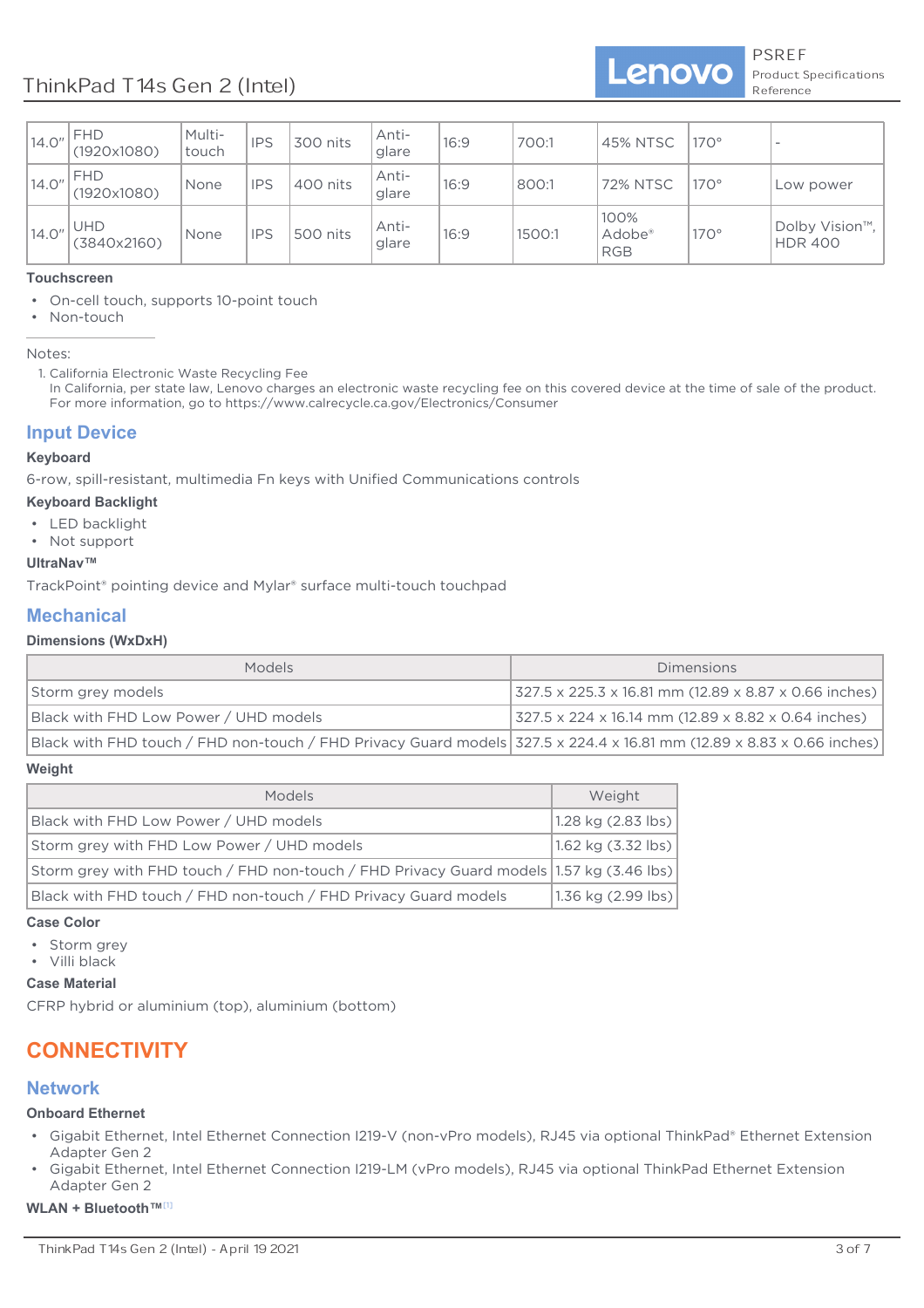# ThinkPad T14s Gen 2 (Intel)

Lenovo

- Intel Wi-Fi 6 AX200, 802.11ax 2x2 Wi-Fi + Bluetooth 5.2
- Intel Wi-Fi 6E AX210, 802.11ax 2x2 Wi-Fi + Bluetooth 5.2

#### **WWAN**

- Wireless WAN upgradable
- Integrated Mobile Broadband 4G LTE, Quectel EM120R-GL, M.2 card, with embedded eSIM functionality
- Qualcomm® Snapdragon™ X55 5G Modem M.2 card RF System with embedded eSIM functionality
- Not Support

#### **SIM Card**

No SIM card

#### **NFC**

- Near Field Communication
- Not support

Notes:

1. Intel WiFi 6 full features might be limited by country level restrictions 6GHz Wi-Fi 6E operation is dependent on the support of the operating system, routers/APs/Gateways that support Wi-Fi 6E, and the regional regulatory certifications & spectrum allocation Bluetooth 5.2 is supported with driver version 22.30 and later

## **Ports**

#### **Standard Ports**<sup>[2]</sup>

- 1x USB 3.2 Gen 1
- 1x USB 3.2 Gen 1 (Always On)
- 2x Thunderbolt 4 / USB4™ 40Gbps (support data transfer, Power Delivery 3.0 and DisplayPort™ 1.4a)
- 1x HDMI 2.0
- 1x Ethernet extension connector
- 1x headphone / microphone combo jack (3.5mm)
- 1x side docking connector

#### **Optional Ports**

- 1x Smart card reader
- 1x Nano-SIM card slot (WWAN models)

Notes:

- 1. The transfer speed of following ports will vary and, depending on many factors, such as the processing speed of the host device, file attributes and other factors related to system configuration and your operating environment, will be slower than theoretical speed. USB 2.0: 480 Mbit/s;
- USB 3.2 Gen 1 (SuperSpeed USB 5Gbps, formely USB 3.0 / USB 3.1 Gen 1): 5 Gbit/s;
- USB 3.2 Gen 2 (SuperSpeed USB 10Gbps, formely USB 3.1 Gen 2): 10 Gbit/s;
- USB 3.2 Gen 2x2 (SuperSpeed USB 20Gbps): 20 Gbit/s;
- Thunderbolt 3: 40 Gbit/s;

FireWire 400: 400 Mbit/s:

EireWire 800: 800 Mbit/s

2. Depending on many factors, actual data transfer speed may be lower than theoretical speed

# **Monitor Cable**

#### **Monitor Cable**

- Lenovo HDMI to VGA Monitor Adapter
- Lenovo USB-C to DisplayPort Adapter
- Lenovo USB-C to VGA Adapter
- No monitor cable

# **SECURITY & PRIVACY**

# **Security**

#### **Security Chip**

- Discrete TPM 2.0, TCG certified
- Firmware TPM 2.0 integrated in chipset
- Disabled (in some regions)

#### **Physical Locks**

Kensington® Nano Security Slot